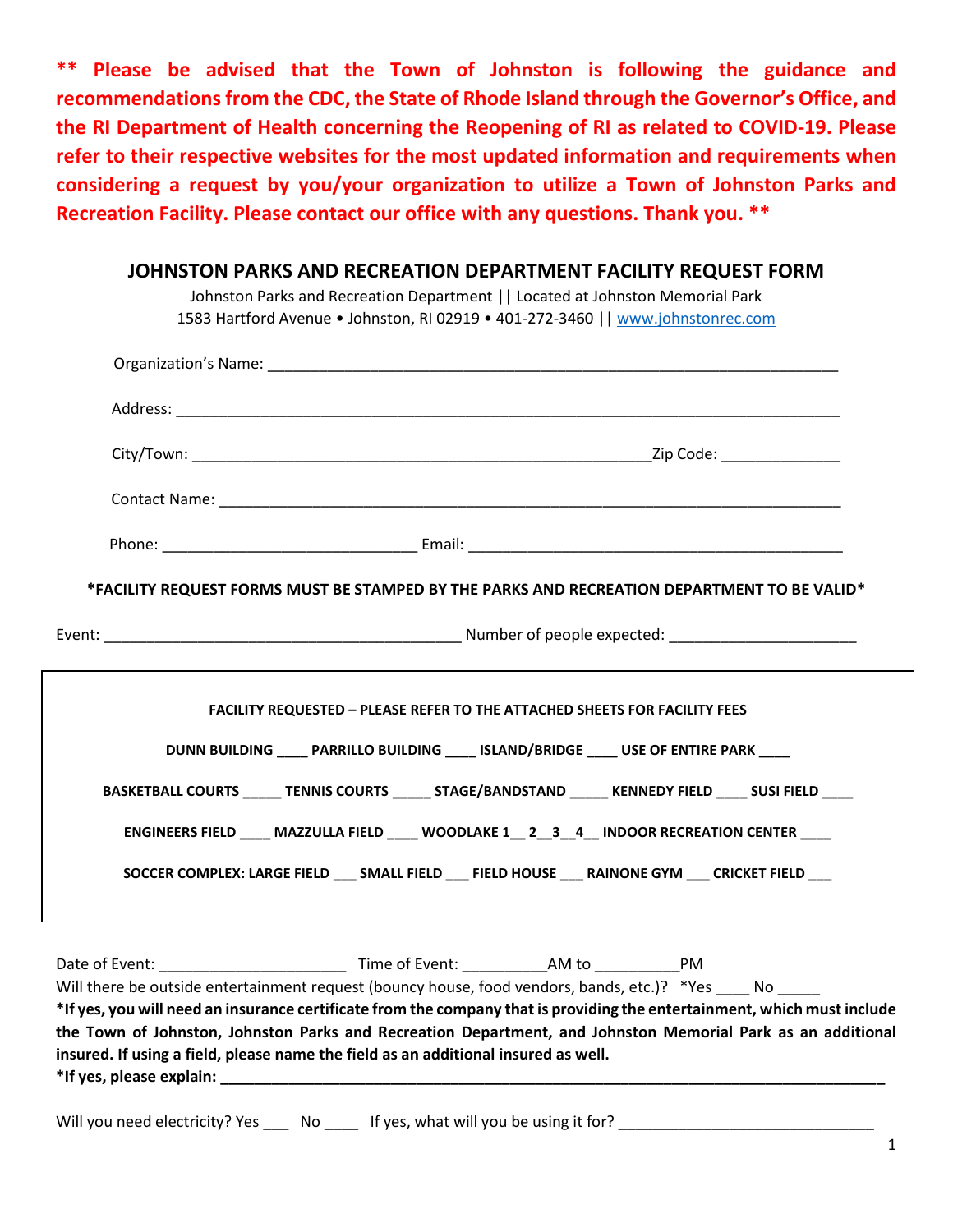- **The Johnston Parks and Recreation Department will not hold a facility without payment.**
- **We do not provide tables or chairs.**
- **Groups are responsible to leave facilities in the condition they were in upon arrival.**
- **No smoking, dogs (service dogs allowed), alcohol, or open flames allowed. Gas grills are allowed only.**

#### **BASEBALL/SOFTBALL FIELDS**

#### **(Kennedy Field, Susi Field, Engineers Field, Mazzulla Field, Woodlake Field 1,2,3,4)**

Practice/Try-outs: 2 hour minimum, \$30 per hour/resident, \$35 per hour/non-resident; additional \$15 per two hours with lights, additional \$25 per four hours with lights.

GAME\* \$65 per/Johnston resident (\$75 with lights); \$80 per/non-resident (\$90 with lights); 2 hr. game maximum 4 HOURS \$80 Johnston resident (\$100 with lights); \$105 non-resident (\$125 with lights)

6 HOURS ("Double-header") \$115 Johnston resident (\$135 with lights); \$155 non-resident (\$175 with lights)

- 8 HOURS \$155 Johnston resident (\$175 with lights); \$205 non-resident (\$225 with lights)
- All Day \$230 Johnston resident; \$280 non-resident

Tournament Maintenance Fee: \$75.00 (6 hours or more/per day)

**\***Singular baseball games scheduled at Engineers Field will fall under the four (4) hour rental.

#### **JOHNSTON MEMORIAL PARK FACILITIES**

Dunn Building 4 Hours: \$100 Johnston resident; \$125 non-resident 8 Hours: \$125 Johnston resident; \$150 non-resident

Parrillo Building/ 4 Hours: \$75 Johnston resident; \$100 non-resident

- Park Stage/ 8 Hours: \$100 Johnston resident; \$125 non-resident
- Park Island \*There will be an additional \$25 fee for electricity for 4 hours use. There will be an additional \$35 fee for electricity for 8 hours use of the buildings (i.e. bouncy house, outside entertainment).
- Entire Park \$650.00 per day (Plus custodial/maintenance and/or special event fees when required)

Basketball Court, Tennis Court \$30 per hour/Johnston resident; \$35 per hour/non-resident

Open Green Space Classes/ \$25 per hour\*/Johnston resident; \$30 per hour\*/non-resident Group Activities \*There will be a \$5.00 fee per hour if electricity is requested (and available).

#### **OTHER TOWN FACILITIES/EVENT REQUESTS**

#### **Soccer Complex (1741 Atwood Avenue)**

Field 1 or Field 2 \$35 per hour\*/Johnston resident; \$40 per hour\*/non-resident (2 hour minimum)

 \*There will be an additional \$15 fee per 2 hours with lights or an additional \$25 fee per 4 hours with lights. Field House Conference Room \$25 per hour/Johnston resident; \$30 per hour/non-resident

#### **Indoor Recreation Center (1741 Atwood Avenue)**

\$45 per hour/Johnston resident; \$50 per hour/non-resident To inquire about renting court(s) at the Indoor Recreation Center (basketball, volleyball, tennis, batting cage), please call 401-437-6326 for availability.

### **Rainone Gym (Closed for renovations at this time)**

\$40 per hour/Johnston resident; \$45 per hour/non-resident *Outdoor Court*: \$30 per hour/Johnston resident; \$35 per hour/non-resident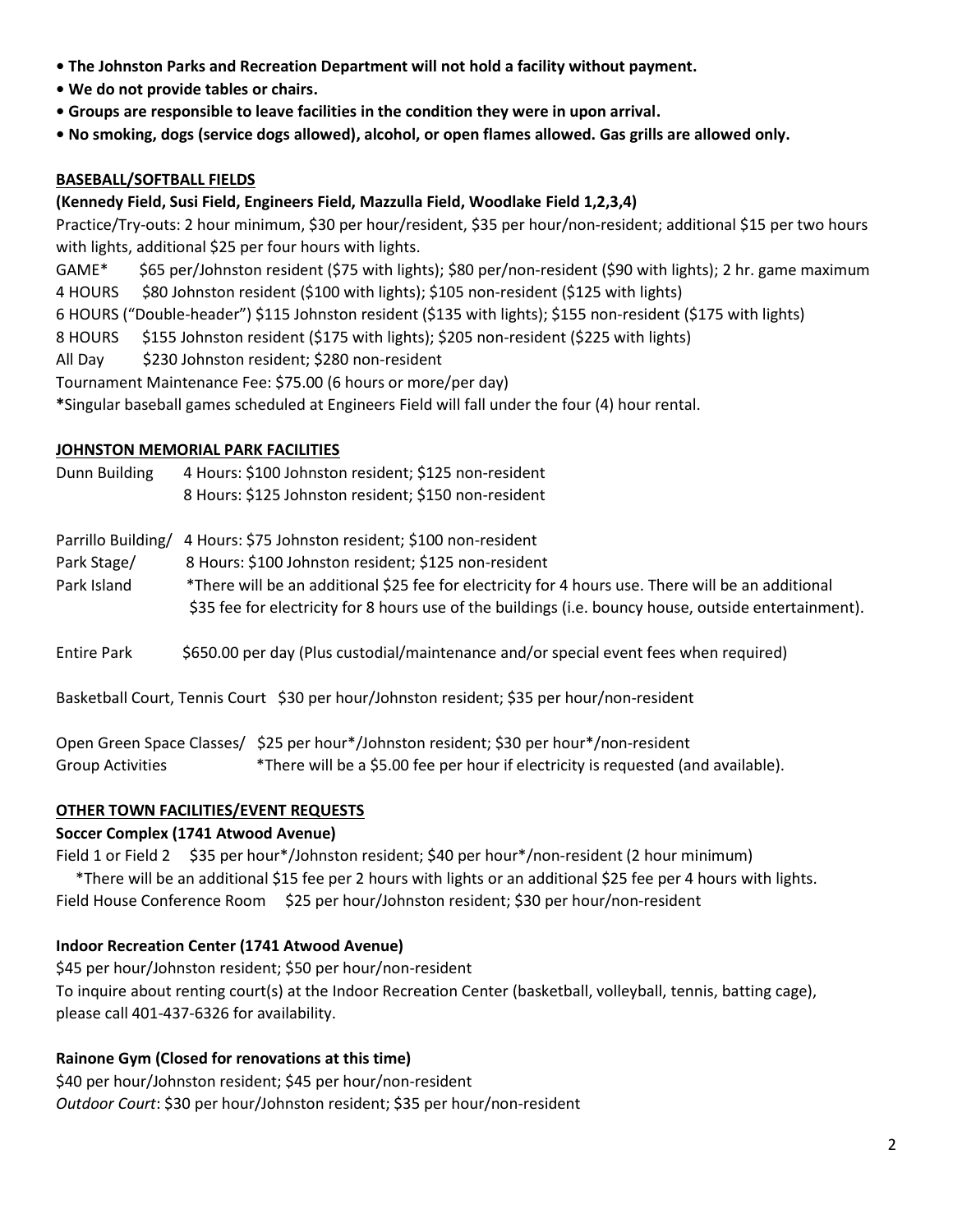**Cricket Field/Gazebo** (Larger event requests outside of the immediate area of the gazebo are subject to review) 4 Hours: \$75 Johnston resident; \$100 non-resident 8 Hours: \$100 Johnston resident; \$125 non-resident Open Green Space Classes/Group Activities: \$25 per hour/Johnston resident; \$30 per hour/non-resident

# **Car Shows**

\$200 per day/Johnston resident (\$250 per day with electricity/concessions) \$250 per day/Non-resident (\$300 per day with electricity/concessions)

# **Walks**

4 hours/Johnston resident: \$100 (\$125 with electricity/concessions) 4 hours/Non-resident: \$125 (\$150 with electricity/concessions)

- **Johnston Parks and Recreation Department facility rental fees exclude custodial/maintenance fees (when required).**
- **If a Johnston Recreation Department staff member is required to be present, there will be an additional \$15 per hour/per employee charge.**
- **There will be a \$350.00 per day fee for use of a facility for a special event. This fee will help defray the cost of general wear and tear of the Town of Johnston's properties and includes, but is not limited to, use of bathrooms, water, electricity, toiletries, and sewer fees.**
- **Please note that the walking paths at Johnston Memorial Park will remain open to the public during the event unless public safety should dictate otherwise.**
- **Facility fees\* must be paid in full prior to the event – no refunds will be given (A 50% refund will be issued due to inclement weather).**
- **CHECKS** *MUST* **BE PAYABLE TO THE "TOWN OF JOHNSTON."**
- **An Insurance Rider must be presented along with the application and payment** *prior* **to the event which lists The "Town of Johnston," "Parks and Recreation Department," and the name of the field/facility being rented (i.e. "Kennedy Field" or "Dunn Building") as an "Additional Insured."**

# **ADDITIONAL REQUIREMENTS/NOTES:**

- Masks or proper face coverings are strongly recommended for those individuals who are not vaccinated as is social distancing. You are **not** considered fully vaccinated until **two weeks** after your final dose or receipt of any required booster shots.
- Playing sports may increase the risk of transmission of COVID-19. Participants, athletes and the parents of minor athletes should carefully weigh the risks of playing sports during the COVID-19 pandemic and take into consideration the sport, setting, local COVID-19 transmission rates, and individual circumstances such as underlying health conditions which may increase the severity of the effects of COVID-19 if contracted.
- Sports leagues and organizations that participate in or host higher risk sports indoors are **strongly encouraged to require a negative COVID-19 test or proof of vaccination** from all participants prior to the start of each competition. Sports leagues and organizations are also encouraged to establish policies that require regular COVID-19 testing for all participants and members.
- **Screening:** All players, staff, coaches, officials, volunteers and spectators **should screen** for symptoms related to COVID-19 prior to the beginning of each activity or before entry into an indoor sports facility. Any person exhibiting signs of illness and any person who has been exposed to a person with COVID-19 **must be excluded from the activity,** seek proper medical attention, and quarantine as necessary in accordance with CDC and RIDOH guidelines a[t https://health.ri.gov/diseases/ncov2019/.](https://health.ri.gov/diseases/ncov2019/)